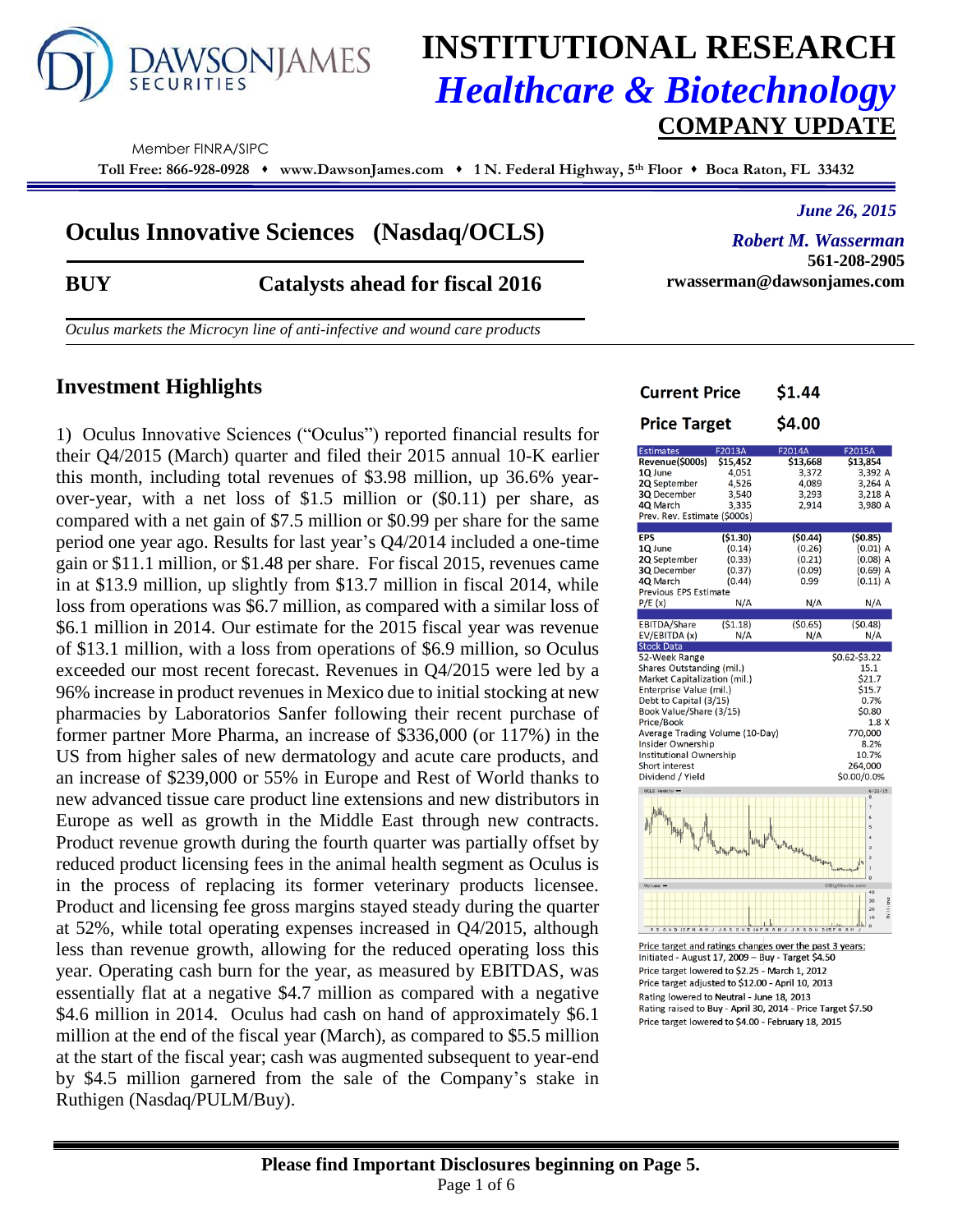

2) On the Company's recent fourth quarter earnings conference call, Oculus management related that one of its key strategies for current fiscal year 2016E will be to achieve double-digit product revenue growth, with the caveat that strong stocking-related revenues in Mexico in Q4/2015 might adversely affect first quarter revenues in that country. Thus, we are implementing estimates for 2016E for Oculus, including revenues of \$15.2 million, with product and product licensing fees of \$14.3 million, or 10% above levels of 2015, and service revenues relatively flat at \$900,000. Our revenue estimates include solid growth in both the US and Europe/ROW, with slower growth in Mexico primarily due to the strong fourth quarter 2015 revenues recently posted in that market. Our assumptions also include some improvement in product gross margins, to 56.6% in 2016E from 54.5% overall in 2015, and level to slightly reduced operating expenses this year due to recent belt-tightening measures implemented by Oculus. Overall, we are estimating that Oculus will be able to reduce its operating loss in 2016E to \$5.1 million (from \$8.2 million in 2015) and also reduce its loss per share to (\$0.33) in 2016E from (\$0.85) in 2015. In terms of EBITDA or operating cash flow, our estimate is approximately (\$0.20) per share EBITDA loss, or \$3-\$4 million in operating cash burn (depending on capital expenditures needed for growth), well within current levels of cash on hand of over \$10 million for Oculus following the recent proceeds from the sale of Ruthigen stock..

**3**) Oculus investors can look forward to a number of new product approvals and/or launches this fiscal year, both in the US and overseas. Following the FDA approval earlier this month of Alevicyn Spray Gel for atopic dermatitis in both prescription and over-the-counter formulations, expected to launch in July, Oculus plans to launch an additional four products in the first or second fiscal quarter timeframe, through its new US-based direct dermatology sales force. Further down the road, Oculus expects to launch six new products through the end of the fiscal year into the US dermatology market. In Mexico, new partner Sanfer is considerably larger than More Pharma, which it acquired last fiscal year, with more pharmacies served in that large geographically-diverse country, and Oculus is targeting same-unit growth in the 10%-20% range in Mexico, offset to some extent possibly on a dollar basis due to a strong US\$. In Europe, new CE Mark approvals in the dermatology market has already shown success related to growth in unit shipments, and Oculus intends to add more distribution strength on a country-by-country basis in Europe to drive additional growth this fiscal year. Finally, after launching a number of Microcyn AH-branded products into the animal health market late in fiscal 2015, Oculus hopes its new distribution partner will help lead to a rebound in these (high-margin) royalty revenues in 2016E. Although Ruthigen's recent merger into the very well-financed Pulmatrix could create additional value for Oculus' prescription-oriented anti-infective assets through future manufacturing revenues and royalty fees, we do not expect additional contribution from this area this fiscal year, although following or even leading up to an August 2016 deadline investors could receive positive news flow in this area.

# **Conclusion/Stock Valuation**

Oculus' share price has rebounded this year following recent strengthening of the Company's balance sheet and positive new product approvals. Still, with expected revenue growth in most of the Company's segments, the aforementioned stronger balance sheet, and a number of new product-related catalysts expected as this fiscal year progresses, we believe recent share momentum in OCLS shares can continue this year, and thus, we are maintaining our Buy rating on OCLS shares and our 12-18 month price target of \$4.00, based on a three stock comparable company group, including NovaBay Pharmaceuticals (NYSE MKT/NBY/Not Rated), Cubist Pharmaceuticals (Nasdaq/CBST/NR) and Medicis Pharmaceutical (based on its purchase price in 2012 by Valeant Pharmaceuticals (NYSE/VRX/NR)), using the price/revenue multiple metrics. (For full description of our most recent price target for OCLS, please refer to our Company Update dated February 18, 2015.)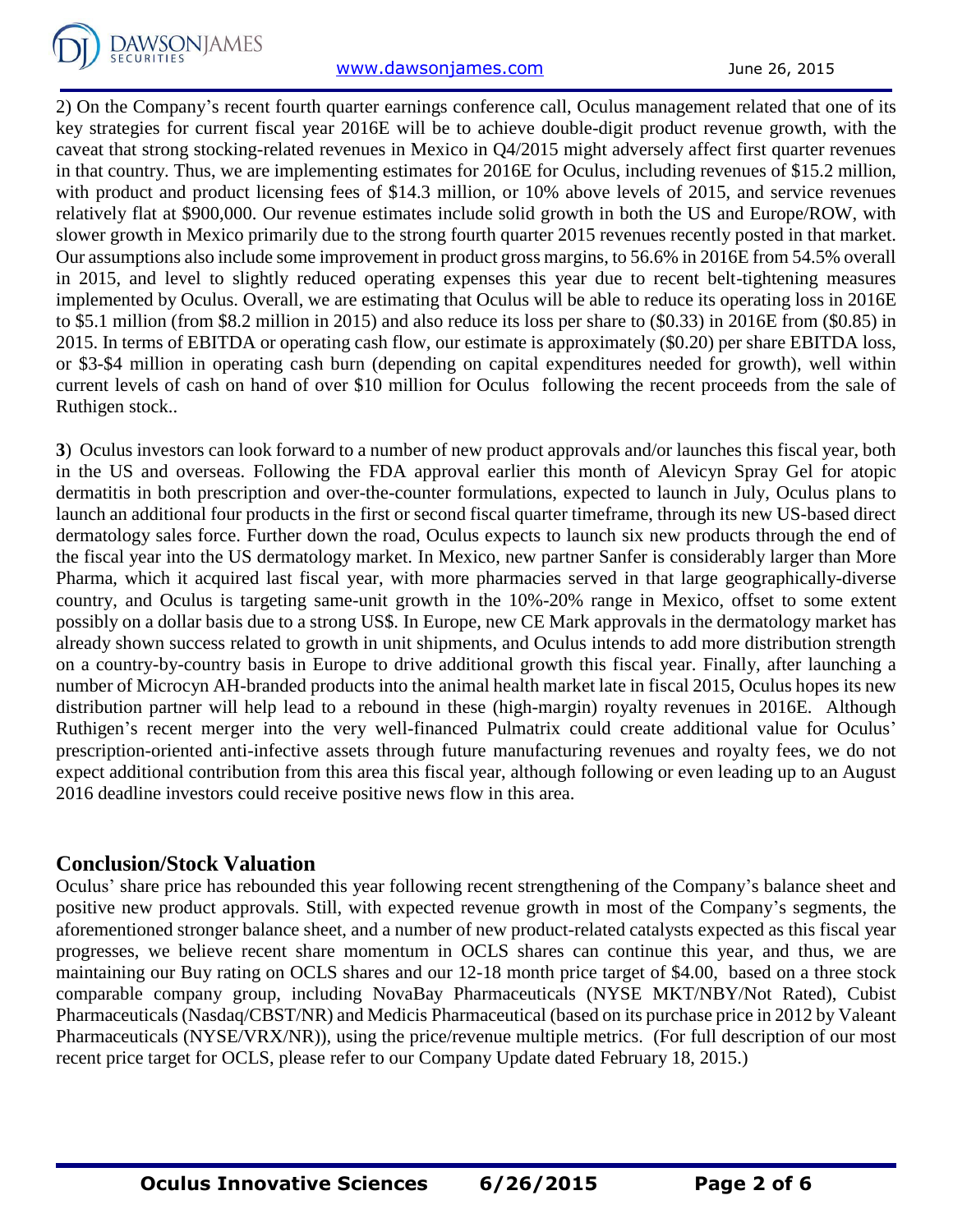

# **Risk Factors**

In addition to normal economic and market risk factors that impact most equities and the common risks shared by Oculus Innovative Sciences with other companies in the industry, we believe an investment in OCLS involves the following risks:

- **FDA and regulatory risks** Oculus is subject to regulatory review for its ongoing research and development activities, principally the US Food and Drug Administration but also with other regulatory agencies as well, including in Europe, Latin America and Asia. In addition, the manufacture and handling of commercial quantities of its Microcyn products are subject to additional oversight and regulation. There can be no assurance that the Company will receive regulatory/manufacturing approval for its products.
- **Reliance on joint venture partners and/or additional capital** Currently, Oculus has enough cash on hand to fund ongoing research and marketing development programs into fiscal 2017 (ending March), approximately. Alternatively, the Company could reach or near operating cash break-even, and meeting this objective would eliminate the need to raise additional equity capital. The Company could also continue to obtain funds through additional partnerships, in particular for prescription products or in new therapeutic or geographic markets. Currently, the Company relies on several marketing partners and distributors to drive sales of its products; should any of these partners develop financial difficulties this could diminish or even eliminate revenues from certain geographic areas or product lines.
- Need to defend patents and other intellectual property At present, the Company's existing patent portfolio on its current product line is extensive and has been defended in US courts on at least one occasion. However, as sales of its Microcyn-based products increase, this success may attract competitors and require additional expenses related to patent defense and enhancement.
- **Currency fluctuations** Currently, Oculus derives a large portion of its revenues from foreign sources, including Mexico, and is susceptible to currency fluctuations which can adversely affect revenues and gross margins. However, with new approvals and partnerships in the US, the Company expects to derive a smaller portion of its revenues and cash flows from international sources in the future.
- Limited stock liquidity Trading volume in Oculus stock is comparatively light at an average of 770,000 shares per day. As such, news regarding Oculus, its target market, and/or competitors could lead to significant volatility in the stock price.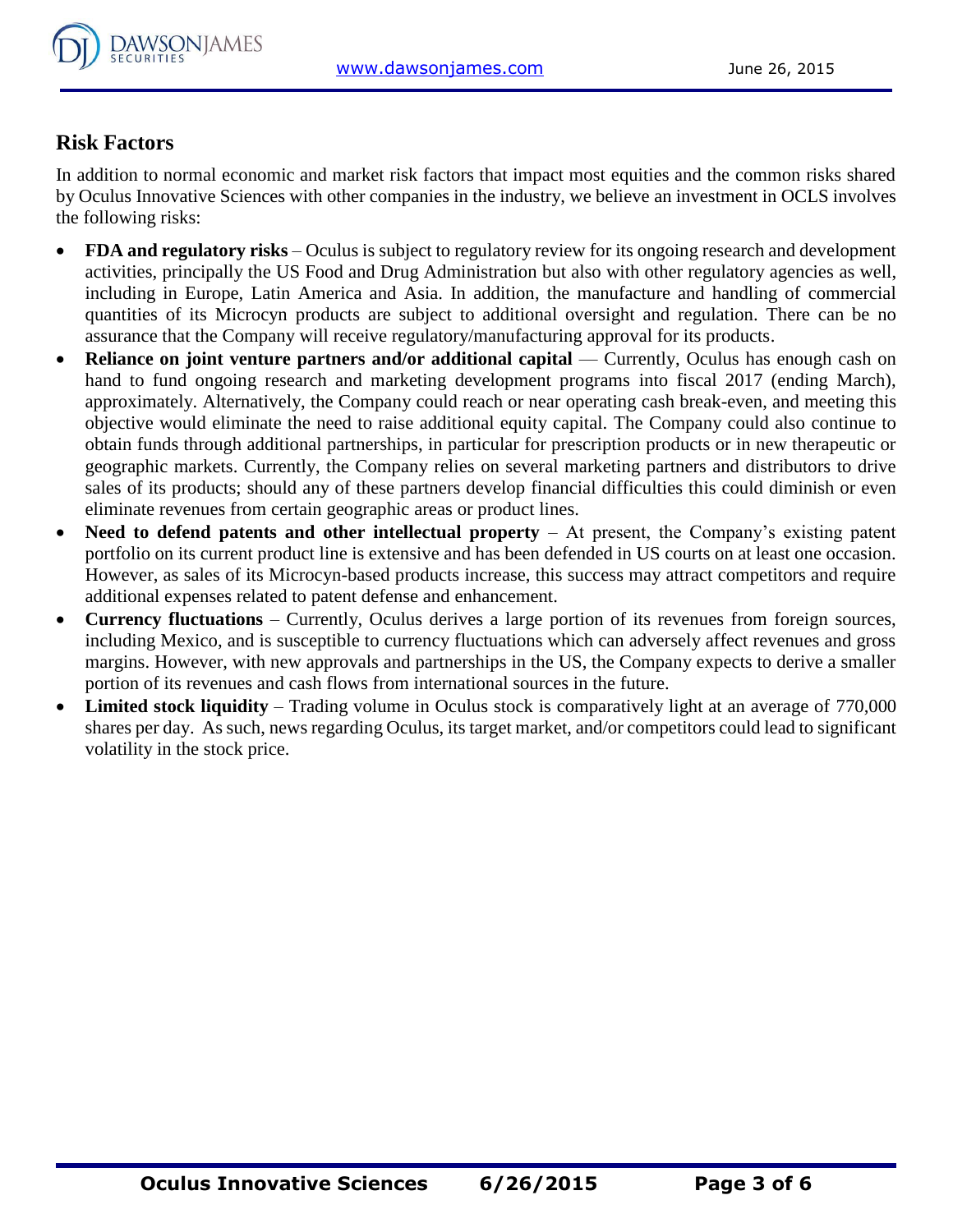

### [www.dawsonjames.com](http://www.dawsonjames.com/) June 26, 2015

Robert M. Wasserman

|                                     |           |          |                         |          |              | <b>Oculus Innovative Sciences, Inc.</b>  |                         |                         |                      |                      |                      |                |
|-------------------------------------|-----------|----------|-------------------------|----------|--------------|------------------------------------------|-------------------------|-------------------------|----------------------|----------------------|----------------------|----------------|
|                                     |           |          |                         |          |              | <b>Consolidated Statements of Income</b> |                         |                         |                      |                      |                      |                |
|                                     |           |          |                         |          |              | (In 000s, except per share data)         |                         |                         |                      |                      |                      |                |
| <b>FYE March</b>                    | 2009      | 2010     | 2011                    | 2012     | 1013<br>June | 2013<br><b>September</b>                 | 3013<br><b>December</b> | 4013<br><b>March</b>    | 2013<br><b>March</b> | 2014<br><b>March</b> | 2015<br><b>March</b> | 2016E<br>March |
| Revenues                            |           |          |                         |          |              |                                          |                         |                         |                      |                      |                      |                |
| Product and product licensing fees  | \$4,415   | \$6,298  | \$8,826                 | \$11,853 | \$3,816      | \$4,264                                  | \$3,357                 | \$3,146                 | \$14,583             | \$12,723             | \$12,995             | \$14,300       |
| Service                             | 973       | 1,066    | 928                     | 891      | 235          | 262                                      | 183                     | 189                     | 869                  | 945                  | 859                  | 900            |
| <b>Total revenues</b>               | \$5,388   | \$7,364  | \$9,754                 | \$12,744 | \$4,051      | \$4,526                                  | \$3,540                 | \$3,335                 | \$15,452             | \$13,668             | \$13,854             | \$15,200       |
| <b>Cost of revenues</b>             |           |          |                         |          |              |                                          |                         |                         |                      |                      |                      |                |
| Product                             | 1.673     | 2.633    | 2,876                   | 3,254    | 988          | 1.092                                    | 906                     | 990                     | 3,976                | 4,510                | 5.908                | 6,200          |
| Service                             | 913       | 853      | 737                     | 776      | 179          | 234                                      | 163                     | 157                     | 733                  | 761                  | 658                  | 650            |
| Total cost of revenues              | 2,586     | 3,486    | 3.613                   | 4,030    | 1.167        | 1,326                                    | 1,069                   | 1.147                   | 4,709                | 5,271                | 6.566                | 6,850          |
| Gross Profit                        | 2,802     | 3,878    | 6,141                   | 8,714    | 2,884        | 3,200                                    | 2,471                   | 2,188                   | 10,743               | 8,397                | 7,288                | 8,350          |
| <b>Operating Expenses:</b>          |           |          |                         |          |              |                                          |                         |                         |                      |                      |                      |                |
| Research and development            | 6.252     | 1.996    | 2.046                   | 1,981    | 532          | 513                                      | 509                     | 669                     | 2,223                | 2,887                | 1.533                | 1.500          |
| Selling, General and administrative | 13,857    | 9,898    | 11,600                  | 13,200   | 2,847        | 3,504                                    | 2,642                   | 2,901                   | 11,894               | 11,561               | 12,414               | 12,000         |
| Operating income (loss)             | (17, 307) | (8,016)  | (7, 505)                | (6, 467) | (495)        | (817)                                    | (680)                   | (1, 382)                | (3,374)              | (6,051)              | (6,659)              | (5, 150)       |
| Interest expense                    | (437)     | (8)      | (406)                   | (931)    | (288)        | (280)                                    | (275)                   | (264)                   | (1,107)              | (1,058)              | (2)                  | $\mathbf{0}$   |
| Other (income) expense, net         | 88        | (208)    | 152                     | 69       | 1,228        | (422)                                    | (957)                   | (799)                   | (950)                | 10,843               | (1.542)              | 100            |
| Income (loss) before tax            | (17,656)  | (8, 232) | (7, 759)                | (7, 329) | 445          | (1, 519)                                 | (1, 912)                | (2, 445)                | (5, 431)             | 3,734                | (8,203)              | (5,050)        |
| Preferred stock dividends           | Ō         | Ō        | $\overline{\mathbf{0}}$ | ⊻        | (1,062)      | $\overline{\mathbf{0}}$                  | Ō                       | $\overline{\mathbf{0}}$ | (1,062)              | $\overline{0}$       | $\Omega$             | $\Omega$       |
| Net income (loss)                   | (17,656)  | (8,232)  | (7, 759)                | (7, 329) | (617)        | (1, 519)                                 | (1, 912)                | (2, 445)                | (6, 493)             | 3,734                | (8,203)              | (5,050)        |
|                                     |           |          |                         |          |              |                                          |                         |                         |                      |                      |                      |                |
| Basic income per share              | (S7.62)   | (S2.51)  | (S2.06)                 | (S1.87)  | (S0.14)      | (S0.33)                                  | (S0.37)                 | (S0.44)                 | (\$1.30)             | \$0.54               | (50.85)              | (S0.33)        |
| Diluted income per share            | (S7.62)   | (S2.51)  | (S2.06)                 | (S1.87)  | (S0.14)      | (S0.33)                                  | (S0.37)                 | (S0.44)                 | (S1.30)              | \$0.54               | (S0.85)              | (S0.33)        |
|                                     |           |          |                         |          |              |                                          |                         |                         |                      |                      |                      |                |
| <b>Basic shares outstanding</b>     | 2,317     | 3.285    | 3,768                   | 3.912    | 4,514        | 4.659                                    | 5,126                   | 5.604                   | 4,976                | 6,882                | 9.657                | 15,100         |
| Diluted shares outstanding          | 2,317     | 3.285    | 3,768                   | 3.912    | 4,514        | 4,659                                    | 5,126                   | 5,604                   | 4,976                | 6,898                | 9,657                | 15,100         |
|                                     |           |          |                         |          |              |                                          |                         |                         |                      |                      |                      |                |
| Key ratios:                         |           |          |                         |          |              |                                          |                         |                         |                      |                      |                      |                |
| Product/Royalties revenue growth    | 53.2%     | 42.7%    | 40.1%                   | 34.3%    | 40.8%        | 25.8%                                    | 29.3%                   | $-0.3%$                 | 23.0%                | $-12.8%$             | 2.1%                 | 10.0%          |
| Gross margin-products               | 62.1%     | 58.2%    | 67.4%                   | 72.5%    | 74.1%        | 74.4%                                    | 73.0%                   | 68.5%                   | 72.7%                | 64.6%                | 54.5%                | 56.6%          |
| R&D/revenue                         | 116.0%    | 27.1%    | 21.0%                   | 15.5%    | 13.1%        | 11.3%                                    | 14.4%                   | 20.1%                   | 14.4%                | 21.1%                | 11.1%                | 9.9%           |
| S. G & A/revenues                   | 257.2%    | 134.4%   | 118.9%                  | 103.6%   | 70.3%        | 77.4%                                    | 74.6%                   | 87.0%                   | 77.0%                | 84.6%                | 89.6%                | 78.9%          |
| Non-cash items                      | \$3,335   | \$2,245  | \$2,793                 | \$2,730  | \$625        | \$450                                    | \$525                   | \$1.172                 | \$2,772              | \$2,600              | \$2,024              | \$2,100        |
| Tax Rate                            | N/A       | N/A      | N/A                     | N/A      | N/A          | N/A                                      | N/A                     | N/A                     | N/A                  | N/A                  | N/A                  | N/A            |
| Cash Flow/share                     | (56.18)   | (\$1.51) | (\$1.32)                | (\$1.18) | \$0.00       | (S0.23)                                  | (S0.27)                 | (50.23)                 | (S0.73)              | (S0.67)              | (50.48)              | (50.20)        |
| EBITDA/share                        | (S6.14)   | (S1.21)  | (S1.28)                 | (S1.16)  | (S0.03)      | (S0.32)                                  | (S0.46)                 | (S0.37)                 | (S1.18)              | (S0.65)              | (S0.48)              | (S0.20)        |

|                                  | <b>Balance Sheets</b> |          |                            | <b>Quarterly Earnings Comparisons</b> |             |                 |        |              |
|----------------------------------|-----------------------|----------|----------------------------|---------------------------------------|-------------|-----------------|--------|--------------|
|                                  | (S000s)               |          |                            | June                                  | <b>Sept</b> | <b>December</b> | March  | <b>Total</b> |
| Assets:                          | 3/31/14               | 3/31/15  | <b>Revenues (in \$000)</b> |                                       |             |                 |        |              |
| Cash and equivalents             | \$5,480               | \$6.136  | 2008                       | 866                                   | 977         | 1.066           | 926    | 3,835        |
| Accounts receivable, net         | 1,790                 | 1.517    | 2009                       | 1.211                                 | 1.481       | 1,221           | 1,475  | 5,388        |
| Inventories, net                 | 1.088                 | 1.402    | 2010                       | 1.847                                 | 1.672       | 1.613           | 2,232  | 7,364        |
| Prepaid expenses & other         | 1,184                 | 592      | 2011                       | 2.264                                 | 2.466       | 2,313           | 2,711  | 9,754        |
| <b>Total current</b>             | 9.542                 | 9.647    | 2012                       | 2.940                                 | 3,663       | 2,790           | 3,351  | 12,744       |
| Property & equip., net           | 971                   | 795      | 2013                       | 4,051                                 | 4.526       | 3,540           | 3,335  | 15,452       |
| Other assets                     | 10,278                | 4,606    | 2014                       | 3.372                                 | 4,089       | 3.293           | 2,914  | 13,668       |
| <b>TOTAL ASSETS</b>              | \$20,791              | \$15,048 | 2015                       | 3.392                                 | 3.264       | 3.218           | 3,980  | 13,854       |
|                                  |                       |          | 2016E                      |                                       |             |                 |        | 15,200       |
| Liabilities:                     |                       |          |                            |                                       |             |                 |        |              |
| Accounts payable                 | \$736                 | \$932    | <b>Earnings per Share</b>  |                                       |             |                 |        |              |
| Accrued expenses                 | 6.693                 | 1,562    | 2008                       | (2.97)                                | (3.09)      | (2.80)          | (2.36) | (11.18)      |
| Long-term debt - current portion | 143                   | 87       | 2009                       | (2.29)                                | (3.04)      | (1.46)          | (0.91) | (7.62)       |
| <b>Total current</b>             | 7,572                 | 2,581    | 2010                       | (1.28)                                | (0.58)      | (0.38)          | (0.40) | (2.51)       |
| Long-term debt                   | 4                     |          | 2011                       | (0.63)                                | (0.41)      | (0.60)          | (0.42) | (2.06)       |
| Other long-term                  | 1,152                 | 413      | 2012                       | (0.57)                                | (0.22)      | (0.66)          | (0.43) | (1.87)       |
| Total long-term liabilities      | 1,156                 | 413      | 2013                       | (0.14)                                | (0.33)      | (0.37)          | (0.44) | (1.30)       |
| Stockholders' equity             | 12,063                | 12,054   | 2014                       | (0.26)                                | (0.21)      | (0.09)          | 0.99   | 0.54         |
| <b>TOTAL LIAB &amp; EO</b>       | \$20,791              | \$15,048 | 2015                       | (0.01)                                | (0.08)      | (0.69)          | (0.11) | (0.85)       |
|                                  |                       |          | 2016E                      |                                       |             |                 |        | (0.33)       |

| <b>Revenues by Segment</b>              |          |          |                |
|-----------------------------------------|----------|----------|----------------|
| Revenues by Geographic area (FYE March) | 2014     | 2015     | 2016E          |
| Product-related revenues                |          |          |                |
| <b>United States</b>                    | 1.406    | 1.988    | 2,400          |
| Mexico                                  | 3,758    | 5.053    | 6,000          |
| Europe and rest-of-world                | 2,046    | 2,908    | 3,500          |
| <b>Total product</b>                    | 7.210    | 9,949    | 11.900         |
| Product license fees and royalties      |          |          |                |
| Sanfer Labs/More Pharma                 | 1.501    | 1.499    | 1.600          |
| Innovacyn/Veterinary                    | 3.100    | 1.120    | 500            |
| <b>Exilitis and Ouinnova</b>            | 807      | 427      | 300            |
| Other                                   | 105      |          | $\overline{0}$ |
| Total license fees and royalties        | 5.513    | 3.046    | 2,400          |
| Service revenues                        | 945      | 859      | 900            |
| Total                                   | \$13,668 | \$13,854 | \$15,200       |

*Source: Dawson James Securities, Inc. estimates; Company documents*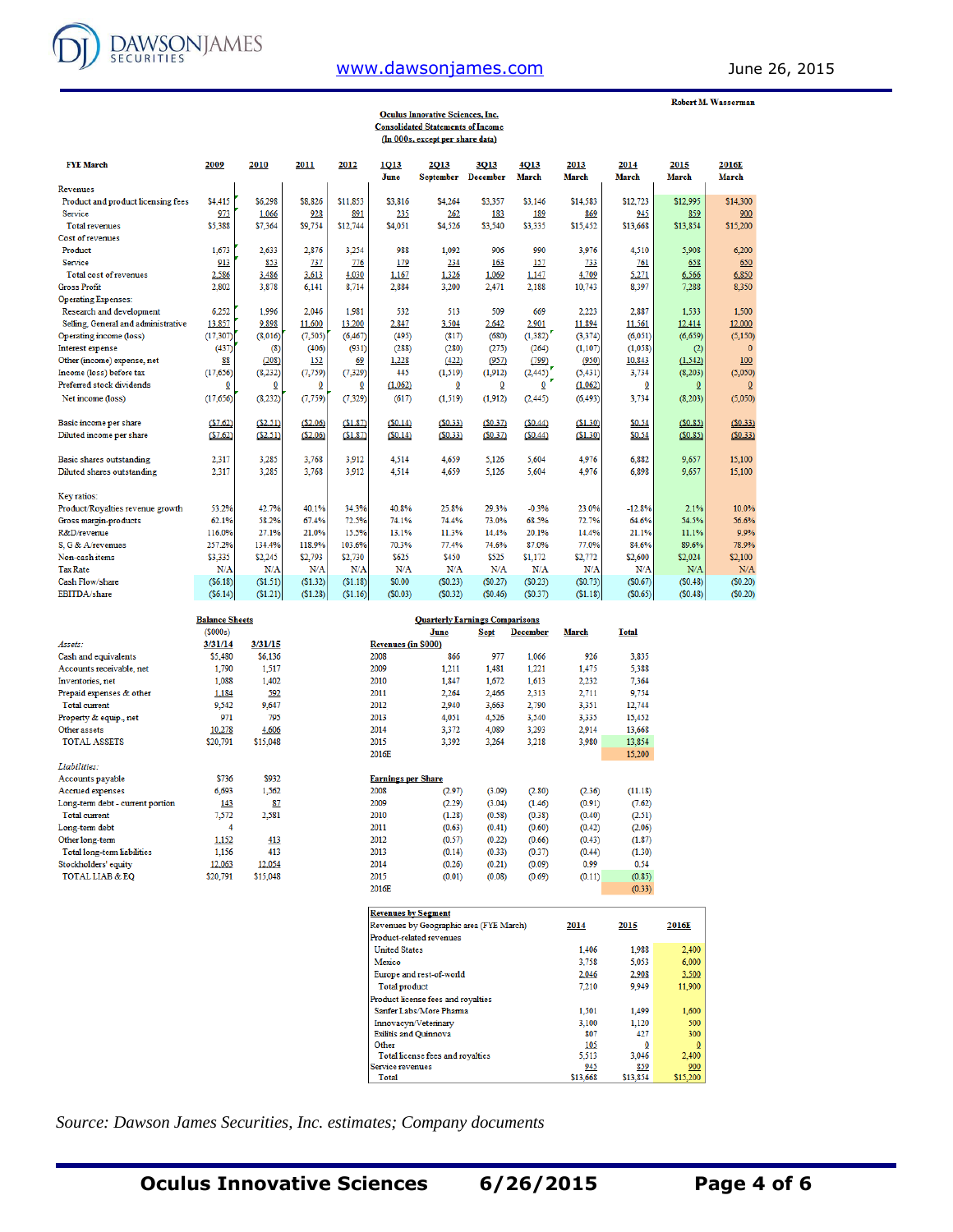

#### **Important Disclosures:**

#### **Price Chart:**



Price target and ratings changes over the past 3 years: Initiated – August 17, 2009 – Buy - Target \$4.50 Lowered price target to \$2.25 – Buy - March 1, 2012 Adjusted price target to \$12 - Buy – April 10, 2013 Rating lowered to Neutral - June 19, 2013 Rating raised to Buy – April 30, 2014 –Price Target \$7.50 Lowered price target to \$4.00 – Buy – February 18, 2015

Dawson James Securities, Inc. (the "Firm") is a member of the Financial Industry Regulatory Authority ("FINRA") and the Securities Investor Protection Corporation ("SIPC").

The Firm does not make a market in the securities of the profiled company. The Firm has received investment banking compensation from this company in the past and may seek compensation for investment banking services in the future. The Firm has not received any other compensation from the profiled company in the last 12 months.

Neither the research analyst(s) whose name appears on this report nor any member of his (their) household is an officer, director or advisory board member of these companies. The Firm and/or its directors and employees may own securities of the company(s) in this report and may increase or decrease holdings in the future. As of May 31, 2015, however, the firm as a whole did not beneficially own 1% or more of any class of common equity securities of the subject company.

The Firm, its officers, directors, analysts or employees may effect transactions in and have long or short positions in the securities (or options or warrants related to those securities) of the companies subject to this report. The Firm may effect transactions as principal or agent in those securities.

Analysts receive no direct compensation in connection with the Firm's investment banking business. All Firm employees, including the analyst(s) responsible for preparing this report, may be eligible to receive non-product or service specific monetary bonus compensation that is based upon various factors, including total revenues of the Firm and its affiliates as well as a portion of the proceeds from a broad pool of investment vehicles consisting of components of the compensation generated by investment banking activities, including but not limited to shares of stock and/or warrants, which may or may not include the securities referenced in this report.

Although the statements in this report have been obtained from and are based upon recognized statistical services, issuer reports or communications, or other sources that the Firm believes to be reliable, we cannot guarantee their accuracy. All opinions and estimates included in this report constitute the analyst's judgment as of the date of this report and are subject to change without notice.

**Information about valuation methods and risks can be found in the "STOCK VALUATION" and "RISKS" sections of this report.**